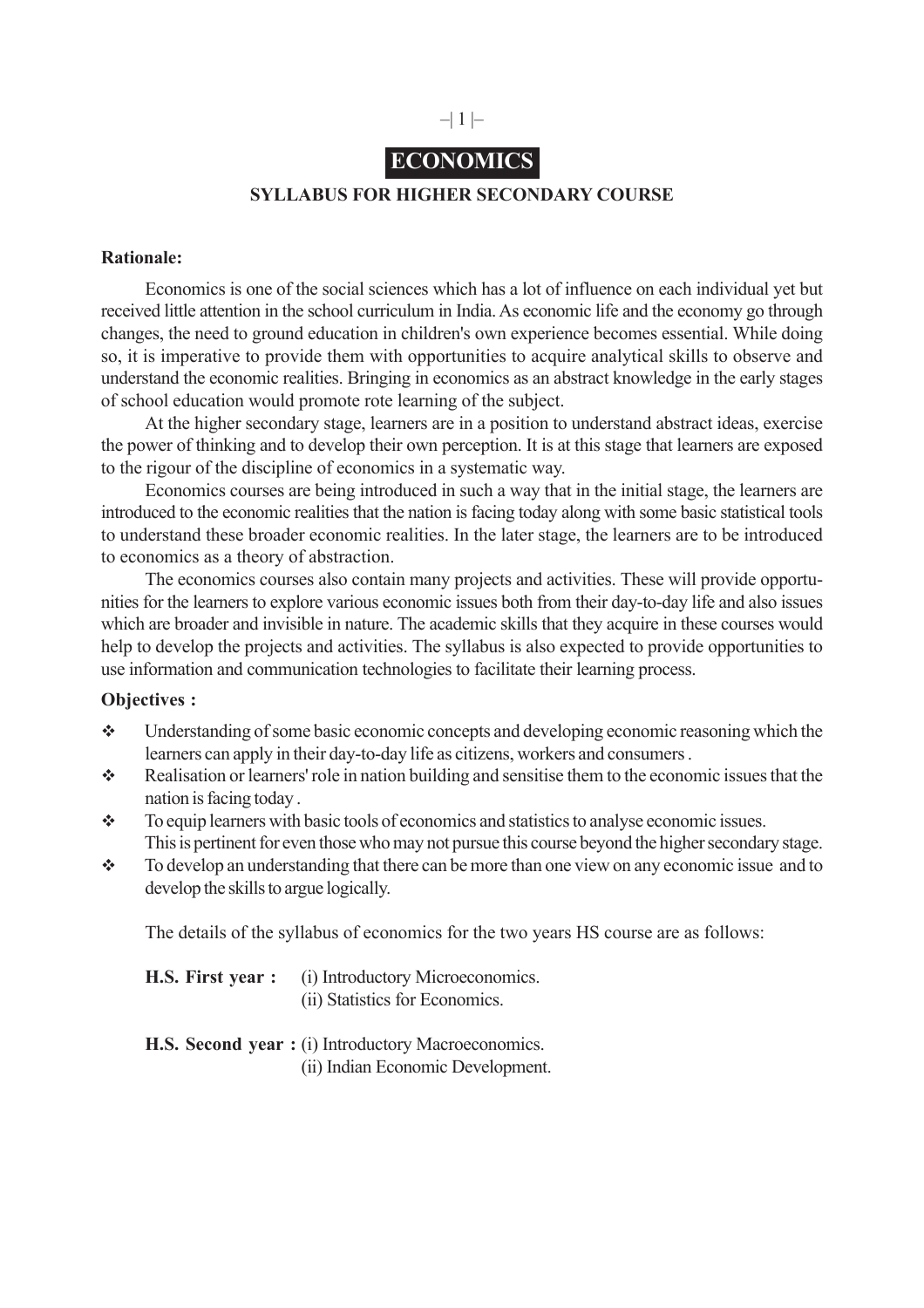# **ECONOMICS**

#### **SYLLABUS FOR HIGHER SECONDARY FIRST YEAR COURSE**

#### **One Paper Time : Three hours Marks : 100**

**Unitwise Distribution of Marks & Periods :**

| Unit      | <b>Topics</b>                                   | <b>Marks</b> | <b>Periods</b> |
|-----------|-------------------------------------------------|--------------|----------------|
|           | <b>Part-A Introductory Microeconomics:</b>      |              |                |
| Unit-I    | Introduction                                    | 04           | 08             |
| $Unit-II$ | Consumers Equilibrium and Demand                | 13           | 25             |
| Unit-III  | Producer Behaviour and Supply                   | 15           | 30             |
| Unit-IV   | Forms of Market and Price Determination         | 10           | 20             |
| Unit-V    | Simple Applications of Tools of Demand & Supply | 08           | 12             |
|           | <b>Part-B Statics For Economics</b>             |              |                |
| Unit-VI   | Introduction                                    | 05           | 08             |
| Unit-VII  | Collection, Organization & Presentation of Data | 15           | 22             |
| Unit-VIII | Statistical Tools & Interpretation              | 30           | 55             |
|           | Total:                                          | 100          | 180            |

#### **Unitwise Distribution of Course Contents:**

#### **Part A : Introductory Microeconomics**

This course introduces the learner to economics as a science of abstraction and reasoning. It introduces some basic concepts and tools to understand economic issues of an individual or a firm and how decisions are taken in variety of markets. It also intends to provide exposure to the learners on how choices are more and how a variety of statistical tools are used to optimally allocate the resources.

| Marks: 04<br>Unit-I : Introduction :                                                                               |           |
|--------------------------------------------------------------------------------------------------------------------|-----------|
| What is microeconomics?<br>Central Problems of an economy, Production possibility curve and opportunity cost.      |           |
| Unit-II : Consumers Equilibrium and Demand :                                                                       | Marks: 13 |
| $\Gamma$ Consumer's Equilibrium : Meaning and attainment of equilibrium through I ltility $\Delta$ propose $\cdot$ |           |

Consumer's Equilibrium : Meaning and attainment of equilibrium through Utility Approach : One and two commodity cases.

Demand : Concept of deman, Determination of demand, Demand schedule, Demand curve, Market demand, Movement along and shifts in demand curve, Price elasticity of demand, Measurement of price elasticity of demand– percentage, Total expenditure and geometric methods.

#### Unit-III : Producer Behaviour and Supply : Marks : 15

Production funciton : Returns to factor and returns to scale. Supply : Market supply, Determinants of suply, Supply schedule, Supply curve, Movement

# $-|2|$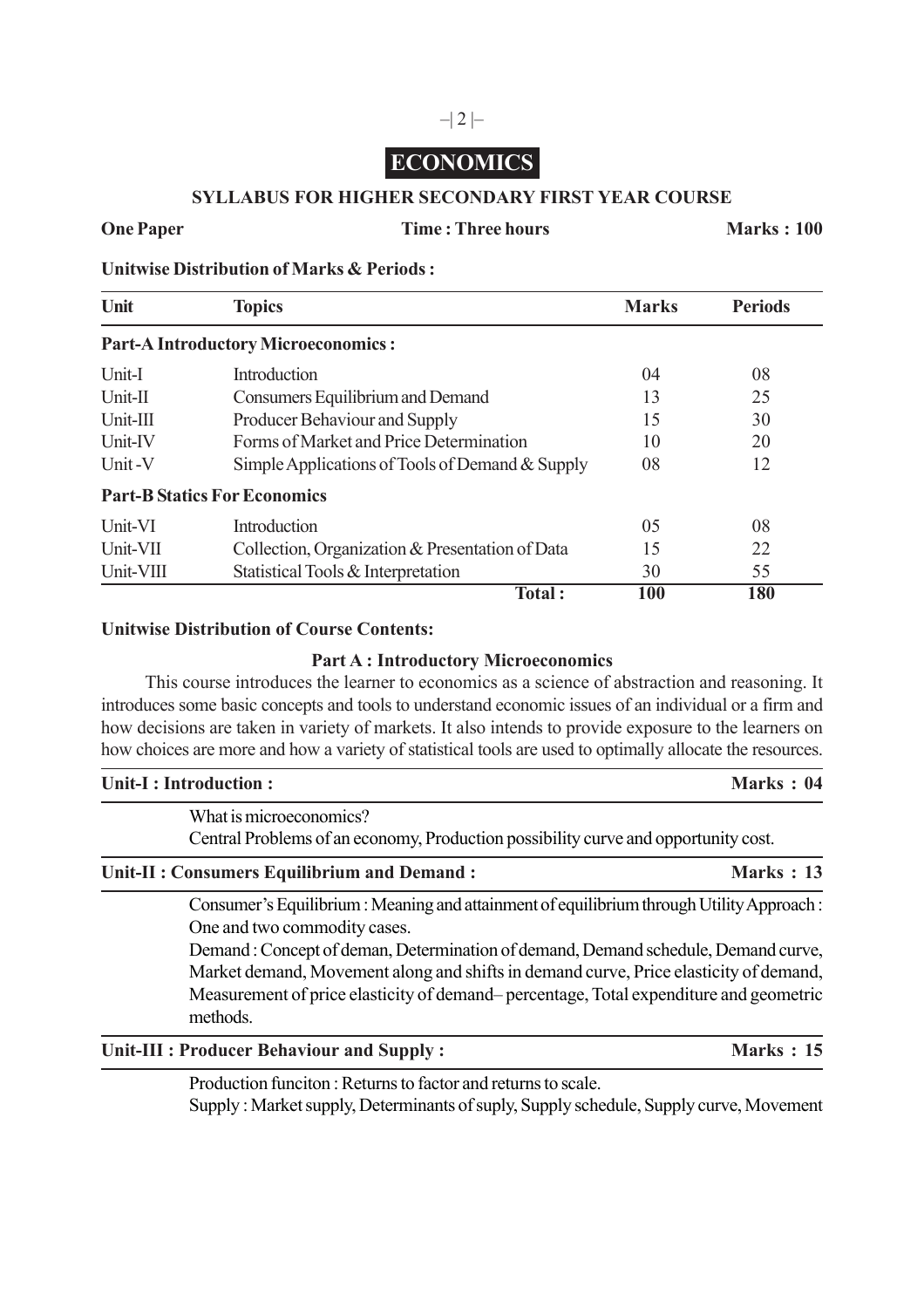along and shifts in supply curve, Price elasticity of supply, Measurement of price elasticity of supply- percentage and geometric methods.

Cost and Revenue : Concept of cost, Short run cost curve (fixed and variable cost, total, average and marginal cost); concept of revenue – total, average adn marginal revenue and their relatinship, Producer's equilibrium – with the help of MC and MR.

**Marks : 10** 

Forms of market – perfet competition, monopoly, monopolistic competition – their meaning and features.

Price determination under perfect competition – equilibrium price, effects of shifts in demand and supply.

| Unit-V : Simple applications of Tools of Demand and Supply Curves : | Marks: 08 |  |
|---------------------------------------------------------------------|-----------|--|
|---------------------------------------------------------------------|-----------|--|

Change in cost conditions and its impact on the form's and market supply. Geometric method to determine the elasticity of supply. Effects of taxation : Per unit tax, Lump Sum Tax, Price ceiling and price floor.

#### **Part B : Statistics for Economics**

In this course, the learners are expected to acquire skills in collection, organisation of quantitative and qualitative information pertainign to various, but simple, economic aspects systematicaly. It also intends to provide some basic statistical tools to analyse and interpret any ecoomic information and draw appropriate inerences. In this process, the learners are also expected to unvedrstand the behaviour of various econoic data.

#### **Unit-VI : Introduction : Marks : 05**

Definition, nature and scope of economics.

Meaning and scope of statistics, importance of statistics in Economics.

#### Unit-VII : Collection and Organisation of Data : Marks : 15

Collection of data : Sources of data – Primary and Seocndary, Methods of collecting data. Some important sources of secondary data : Census of India and National Sample Survey Organisation.

Organisation of data : Meaning and types of variables; frequency distribution.

Presentation of data : Tabular and diagrammatic presentation of data :

(i) Geometric forms (bar diagrams and pie diagrams)

(ii) Frequency diagrams (histogram, polygon and ogive) and

(iii) Arithmetic line – Graphs (time series graph)

### Unit-VIII : Statistical Tools and Interpretation : Marks : 30

Measures of Centra Tendency – mean (simple and weighted), median and mode.

Measures of Dispersion – absolute dispersion (range, quartile deviation, mean deviation and standard deviation);

Relative dispersion (co-efficient of quartile deviation, co-efficent of mean deviaiton and coefficient of variation); Lorenz Curve : Meaning and its applicaiton.